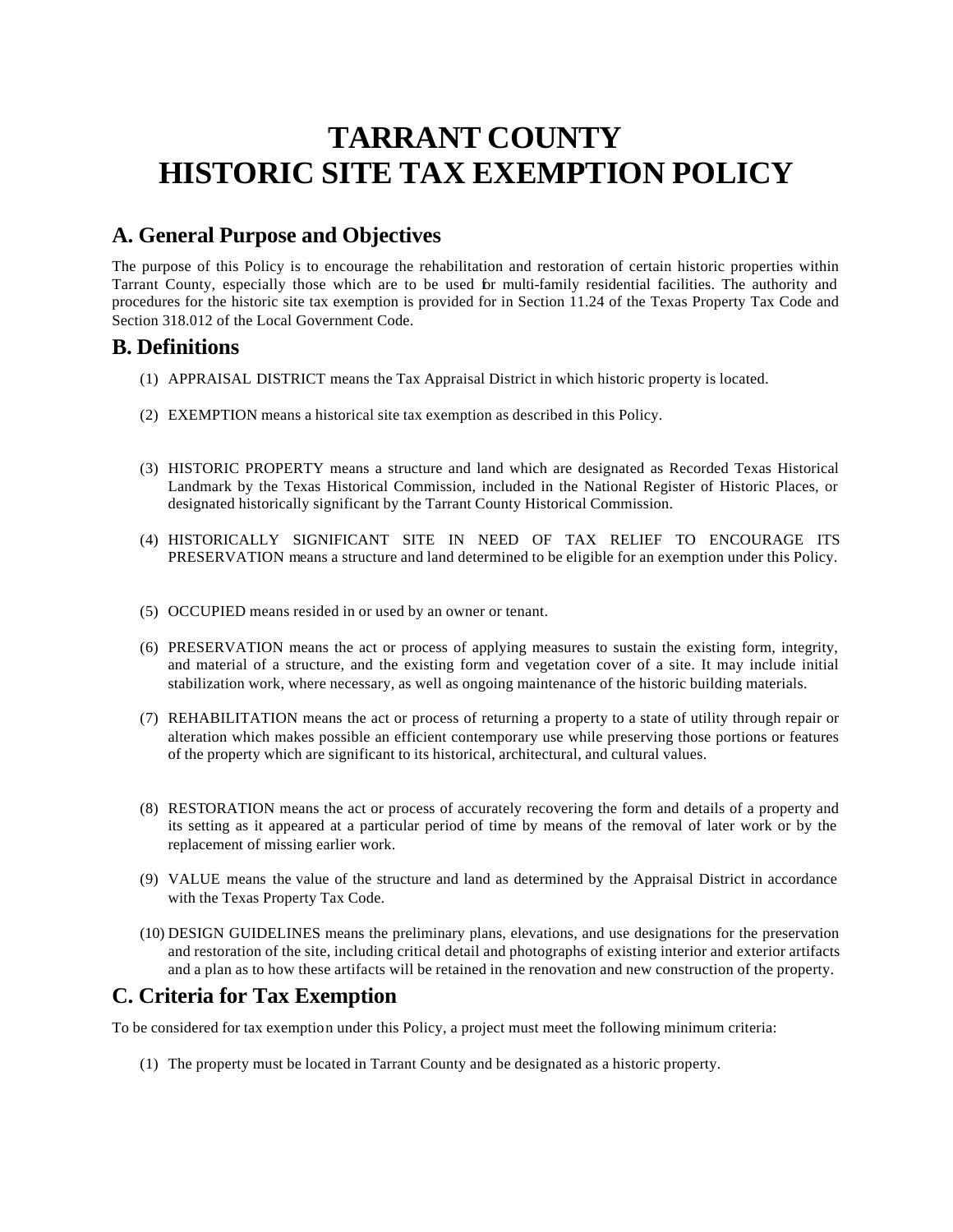- (2) The property must be in need of rehabilitation or restoration. The owner must agree to rehabilitate or restore the property by making improvements with a cost equal to or greater than fifty percent (50%) of the appraised value of the structure and land as shown on the records of the Appraisal District. All rehabilitation or restoration of the property shall be performed in accordance with standards and guidelines applicable to historic structures and approved by the Tarrant County Historical Commission.
- (3) The Commissioners Court must find that the property is a historically significant site in need of tax relief to encourage its preservation pursuant to Section 11.24 of the Texas Property Tax Code. The owner must provide economic justification for the tax exemption by showing that the project cannot be developed without an exemption.
- (4) To be eligible for this exemption, the rehabilitated or restored property must contain a structure which will be used for temporary or permanent housing, such as a hotel or multi-family residential units. At least twothirds of the total square footage of the property (excluding motor vehicle parking) must be used in the provision of temporary or permanent housing. Commercial or retail uses are allowed in the remaining onethird of the property. The minimum housing square footage requirement must be met continuously during the full term of the tax exemption.
- (5) The Commissioners Court may give priority consideration to multi-family residential projects in which the owner reserves not less than twenty-five percent (25%) nor more than seventy-five percent (75%) of the property's residential units for lease only to Low Income Tenants. "Low Income Tenants" shall mean those tenants whose household income is less than or equal to the Qualifying Income. "Qualifying Incomes" means:
	- (a) for a four person household, the greater of 80% of the median income most recently published by the United States Government for a four person household of the Project's Primary Metropolitan Statistical Areas "PMSA"), or 80% of the 1994 PMSA median income for a four person household (\$45,000.00) adjusted to reflect annual changes in the Consumer Price Index;
	- (b) for households having less than four persons, an amount equal to the four person household Qualifying Income minus ten percent of that amount for each number of persons by which the household size is less than four; and
	- (c) for a household of greater than four, an amount equal to the Qualifying Income for a four person household plus eight percent of the amount for each number of persons by which the household size is greater than four.
- (6) The property proposed for exemption must not have previously received a County tax exemption for a historic building or a County tax abatement for a commercial/industrial project or residential project.
- (7) It is the policy of the County to encourage the use of disadvantaged business enterprises. If a tax exemption is granted, the County may establish specific goals and objectives for the owner relative to the utilization of disadvantaged business enterprises and Tarrant County based firms and suppliers on the project, prospective employment commitments for Tarrant County residents and other specific criteria as may by negotiated.
- (8) The criteria outline above will be used to determine rather or not it is in the best interest of the County to grant a tax exemption to a particular applicant. Nothing herein shall imply or suggest that the Commissioners Court is obligated to grant a tax exemption to any applicant. All qualified applicants shall be considered on a case-by-case basis. A tax exemption is not automatic and will be based on the goals and criteria of the County.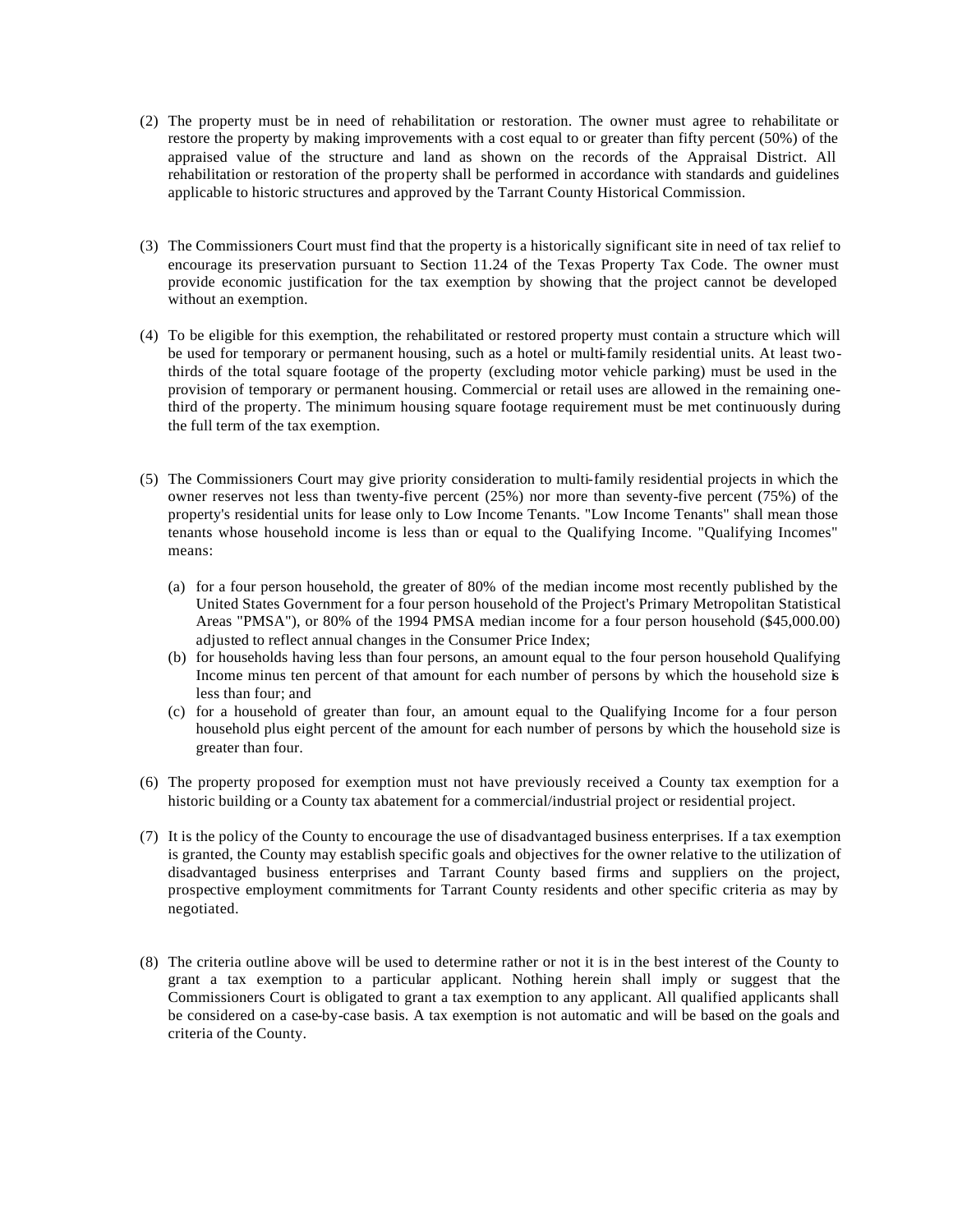### **D. Procedures**

#### (1) Application

Application for a County historic site tax exemption for historic property that is to be rehabilitated or restored for use as a temproary or permanent housing facility shall be filed with the County Judge. A copy shall also be filed with the Tarrant County Historical Commission and the Tarrant County Administrator's Office. Each application shall be signed by the owner of the property and shall:

- (a) State the legal description and the address of the property proposed for a tax exemption;
- (b) Provide proof that the applicant has title to the property proposed for exemption;
- (c) Include an affidavit by the owner describing the historical significance of the structure and its compliance with the requirements of this Policy;
- (d) Provide proof that taxes or other assessments are not delinquent on the property;
- (e) Include a complete set of plans and/or documentation for the proposed rehabilitation;
- (f) Include a statement of projected costs for the rehabilitation or restoration including the percentage of such dollars that will be awarded to Tarrant County contractors and subcontractors;
- (g) Include a projection of the estimated construction time and predicted completion date;
- (h) Include a detailed statement of the proposed use of the property;
- (i) Include a detailed estimate of the costs and benefits to the County, employment and fiscal impact in the County, impact on the community in which the site is located, and the environmental impacts of the project;
- (j) Include projected total annual supplier and professional service contracts in terms of dollars and the projected percentages of each such category that will be awarded to Tarrant County based companies during the term of the exemption;
- (k) Authorize members of the Tarrant County Historical Commission and representatives of Tarrant County to visit and inspect the property in order to certify that the property is historically significant and in substantial need of County tax relief to encourage its preservation; and
- (l) Provide any additional information to the Historical Commission and Commissioners Court which is necessary in determining eligibility or which the owner deems relevant or useful.
- (2) Application Review
	- (a) Upon receipt of the application, the Historical Commission shall, within 60 days, make an investigation of the property, shall certify the facts of the application, and shall make a recommendation to the Commissioners Court whether to grant the exemption and, if the grant of the exemption is recommended, how much of the property's assessed value should be exempted.
	- (b) Upon receipt of the application and the recommendation and comments of the Historical Commission, the County Administrator's Office shall review the application and forward it to the Commissioners Court with detail on the fiscal impact of the exemption and a recommendation as to whether or not it is in the County's best interest to offer a tax exemption to the applicant. If the County Administrator's Office recommends that a tax exemption be granted, the staff shall also recommend the amount and period of time for the exemption, and any specific terms and conditions that should be met by the applicant.

#### (3) Consideration of Application.

After receiving the documentation and comments of the Historical Commission and the County Administrator's Office recommendation, the Commissioners Court shall determine whether the application meets the criteria specified in this Policy and whether it is in the County's best interest to grant a tax exemption to the applicant.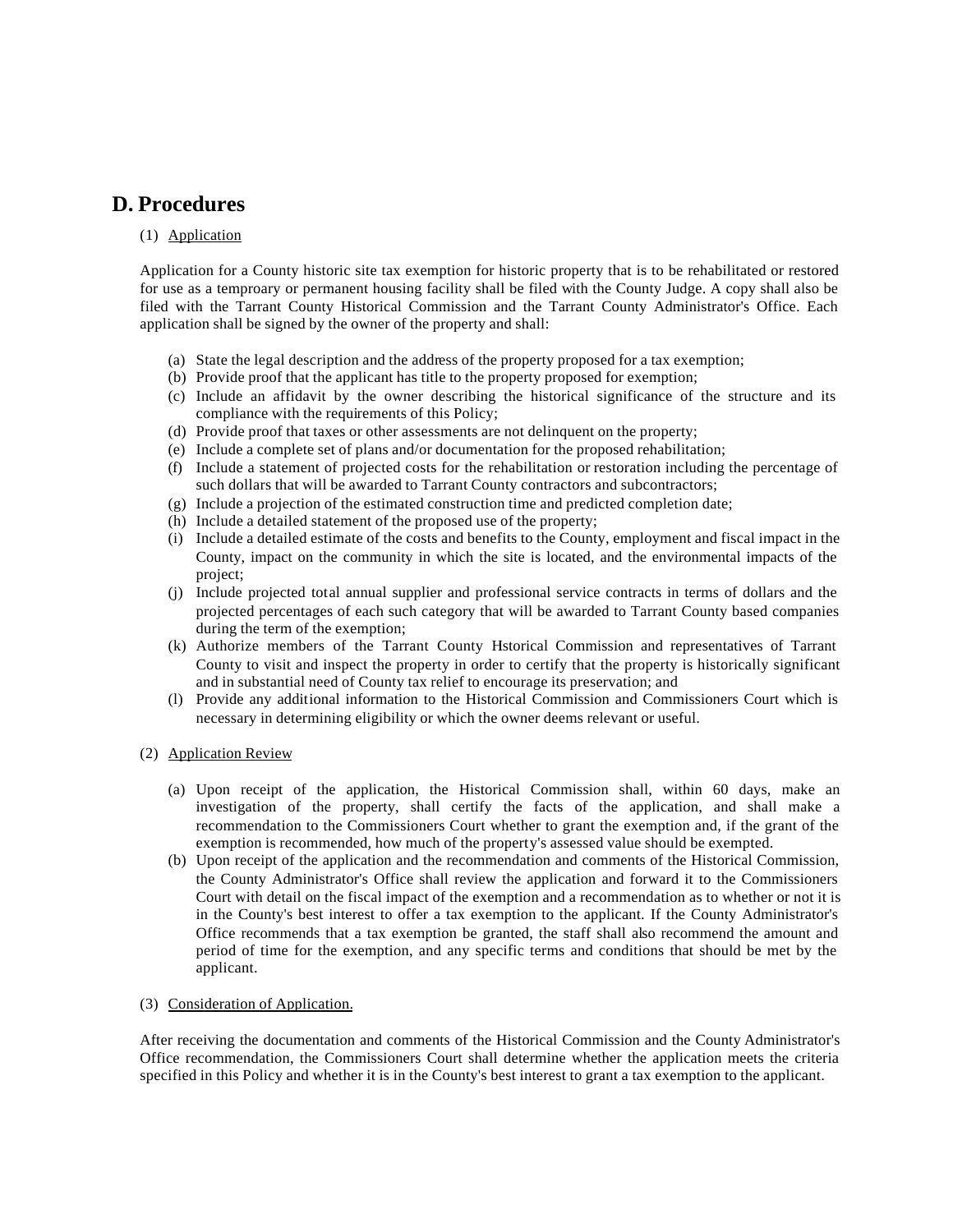#### (4) Consideration of Tax Exemption Agreement.

If the Commissioners Court determines that an exemption should be granted, the Court shall also approve the terms and conditions of a tax exemption agreement between the County and the property owner which, at a minimum, shall include the following provisions:

- (a) a general description of the project;
- (b) the amount of the tax exemption for each year;
- (c) the duration of the exemption;
- (d) the type, number, location and timetable of the planned improvements;
- (e) the proposed use of the property;
- (f) any specific terms and conditions of the tax exemption which are to be met by the owner;
- (g) audit and reporting requirements;
- (h) the owner's commitment to maintain the structure and land in accordance with the "Secretary of the Interior's Standards for Rehabilitation and Guidelines for Rehabilitating Historic Building" and the design guidelines for the structure for the duration of the County tax exemption;
- (i) the owner's commitments concerning the utilization of Disadvantaged Business Enterprises and Tarrant County firms and suppliers, prospective employment for Tarrant County residents, and other specific commitments that have been negotiated; and
- (j) the owner's commitment to repay to the County all taxes previously exempted with interest if the owner is required to repay the taxes and interest for noncompliance with this Policy as provided below.

If the Commissioners Court determines that a tax exemption should be granted, the Court shall designate the property as a historically significant site entitled to a County tax exemption as provided herein, and the tax exemption agreement shall be executed. Only the historic structure and the land reasonably necessary for access and use thereof shall be granted an exemption. Following approval of the tax exemption and execution of the taz exemption agreement, the County Administrator's Office shall give written notice of the historic site tax exemption to the Chief Appraisor of the Tarrant Appraisal District and the Tarrant County Tax Assessor-Collector. However, approval of the exemption agreement does not relieve the property owner from the responsibility to apply to the Tarrant Appraisal District each year for the historic site tax exemption pursuant to the terms of the Texas Property Tax Code.

#### (5) Term and Amount of Exemption.

- (a) A tax exemption may be for a period of up to ten (10) years and shall begin on January 1 of the year following the year in which restoration of the property has been completed and verified by the Tarrant County Historical Commission.
- (b) A tax exemption may be for part or all of the assessed value of the structure and land including any increase due to rehabilitation or restoration; provided, however, that no exemption shall have the effect of reducing annual County taxes on the property to less than the amount of County taxes that were levied on January 1 of the year when the tax exemption agreement is entered.
- (c) Taxes shall be paid on the appraised value of the property from the time the tax exemption agreement is entered until the tax exemption takes effect.
- (d) If the rehabilitation or restoration is not complete and verified by the Historical Commission within the period of time specified in the tax exemption agreement, the Commissioners Court has the right to cancel the exemption.
- (e) The exemption shall apply only to County ad valorem taxes for which the Commissioners Court sets and approves the ad valorem tax rate.

#### (6) Verification of Completion.

Upon completion of the rehabilitation or restoration of the property, the owner shall submit a statement of completion to the Tarrant County Historical Commission acknowledging that the property has been rehabilitated or restored in accordance with the application for tax exemption. Members of the Historical Commission and/or representatives of the County shall be authorized to inspect the property in order to certify completion of the rehabilitation or restoration as set forth in the design guidelines and renovation plans.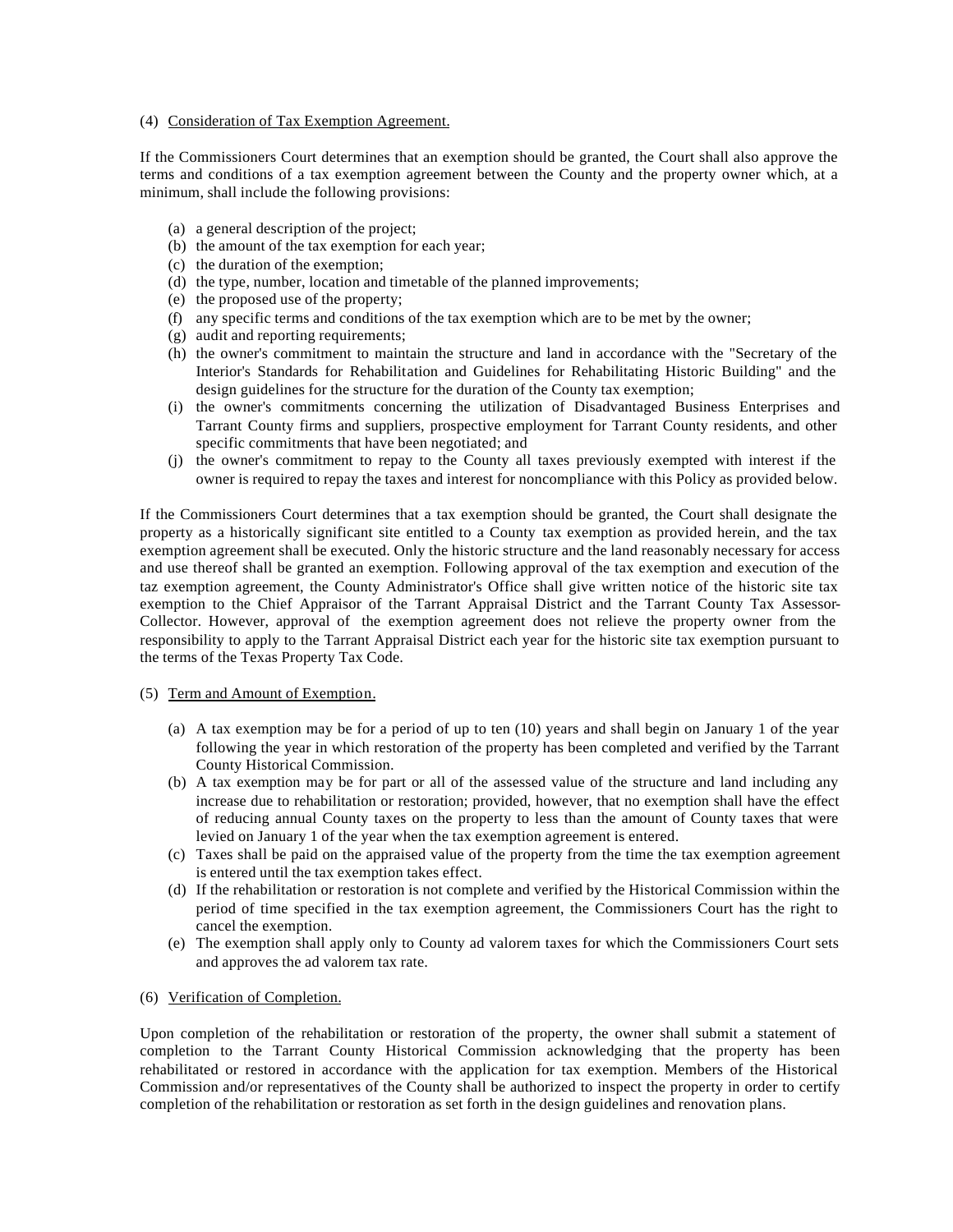The Historical Commission, upon receipt of the statement of completion, but no later than 30 days thereafter, shall make an investigation of the property and shall verify that the rehabilitation or restoration of the property has been completed as required by the Commission. If verification of completion is deemed unfavorable, the owner shall be required to complete the rehabilitation or restoration in order to secure the tax exemption provided for herein. If the verification of completion is favorable, the Commission shall notify the Commissioners Court, the County Administrator's Office, the Chief Appraiser of the Appraisal District and the County Tax Assessor-Collector in writing of compliance. Thereafter, the Tax Assessor-Collector shall provide the property with the County tax exemption provided herein. The exemption shall commence on January 1 of the year following the year in which restoration of the property has been completed and verified by the Tarrant County Historical Commission.

#### (7) Inspection, Financial Verification and Evaluation.

- (a) The County reserves the right to review and verify the owner's financial statements prior to granting a tax exemption and to review the financial condition of the project during the term of the exemption. The County also reserves the right for a representative to inspect the project during the term of the exemption and to verify the information provided in the tax exemption agreement. Provisions to this effect shall be incorporated in the agreement.
- (b) Upon completion of the project, the County Administrator's Office may annually (or such other times deemed appropriate by the County) evaluate the project to insure compliance with the tax exemption agreement and report possible violations of the agreement to the Commissioners Court.
- (c) Any individual or entity receiving a tax exemption from the County shall provide information in the manner described in the tax exemption agreement, including but not limited to the following:
	- (i) The number and dollar amounts of all contracts and subcontracts awarded on the project, specifying which companies are Tarrant County entities.
	- (ii) The total number of employees of the owner, their total salaries, the number of employees who reside in Tarrant County and their gross salaries. These jobs shall be reported in job classifications appropriate to the employees.
	- (iii) The gross dollars spent on supplier and professional service contacts, indicating the amounts by contract awarded and performed by Tarrant County individuals and entities.
	- (iv) The dollar amount of contracts awarded to Disadvantaged Business Enterprises (DBE).
	- (v) Details of action taken to mitigate any adverse environmental impacts of the project, if applicable.
	- (vi) Should the dollars, percentages, or actions not meet the original or approved modified projections, a statement shall be provided explaining the reason for the failure to meet the projections, together with a recommended course of rectification.
- (8) Monitoring System.

The status of property that is receiving a tax exemption under this Policy will be monitored by the County Administrator's Office and the Tarrant County Historical Commission on an annual basis during the period of the tax exemption. The purpose of such monitoring is to ensure continued compliance with terms of the tax exemption agreement, the "Secretary of the Interior's Standards for Rehabilitation and Guidelines for Rehabilitating Historic Buildings" and the design guidelines for the structure and site. Property owners will be notified in writing of any violations noted by the County Administrator's Office and the Historical Commission.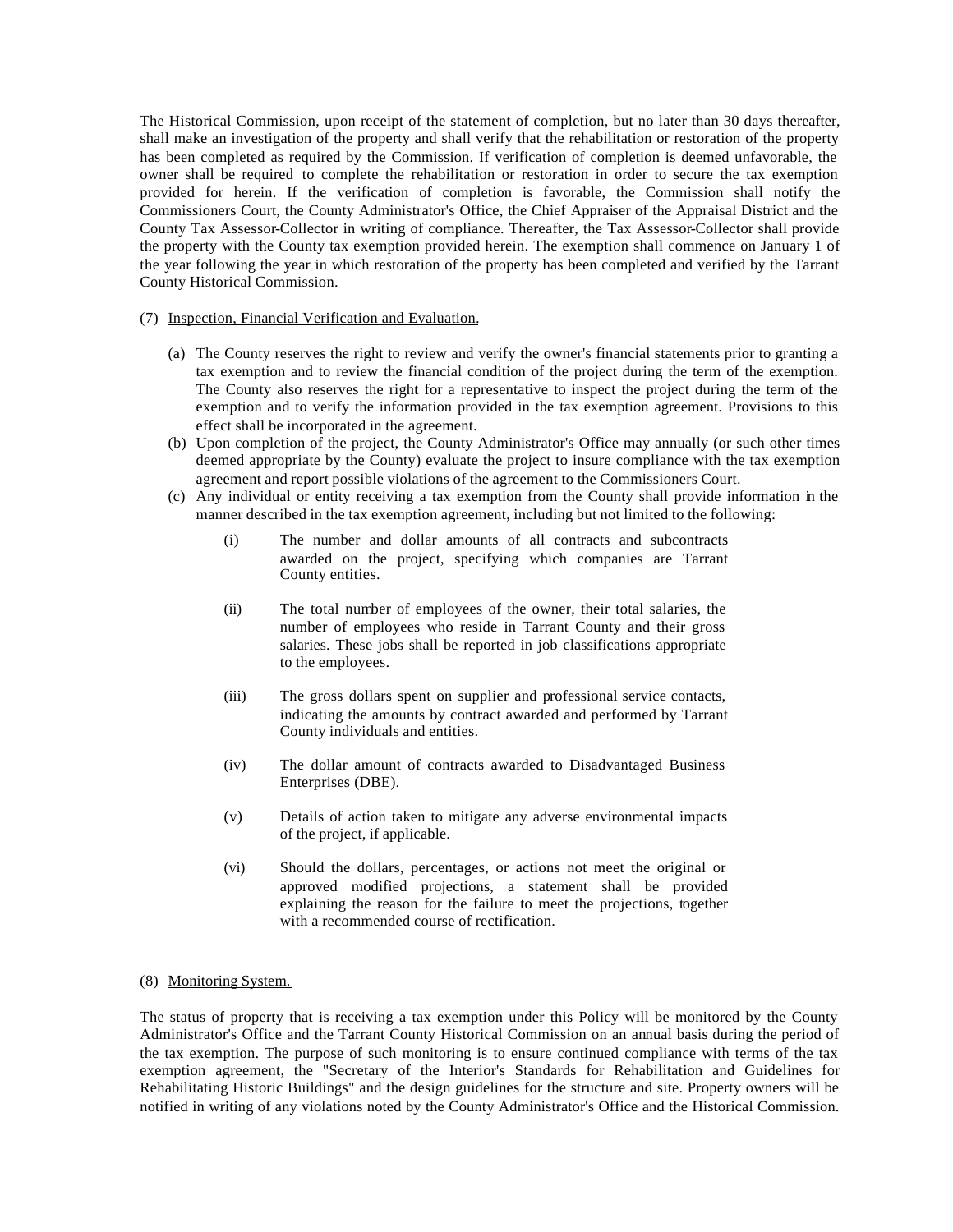If satisfactory corrective measures are not undertaken within the time specified in written notification of violations, the County Administrator's Office and/or the Historical Commission shall initiate procedures to terminate the tax exemption and require payment of the County taxes and interest.

### **E. Recapture**

- (1) If representatives of the County have reason to believe that property which is receiving a tax exemption under this Section has been altered or totally or partially destroyed by the willful act or negligence of its owner or his representative during the period of the tax exemption, or if their is reason to believe that the terms of the tax exemption agreement are not being met, the County Administrator's Office shall immediately cause the matter to be scheduled for the earliest possible consideration by the Commissioners Court after the alleged alteration or destruction, or failure to comply with the tax exemption agreement, has been noted. If, after giving notice and allowing comments from the owner, the Commissioners Court determines that the property has been totally or partially destroyed or altered by the willful act or negligence of the owner or his representative, or that the terms of the tax exemption agreement have not been met, the owner shall immediately repay to the County all of the County tax revenues that were not paid because of the exemption plus interest.
- (2) Any taxes and interest which are required to be repaid shall constitute a lien against the property.
- (3) Where property that is receiving a tax exemption under this Policy is totally or partly destroyed or altered by other than the willful act of negligence to the owner or his representative, the owner shall, within 60 days, present plans to the Tarrant County Historical Commission for the reconstruction of the historically significant site in accordance with the "Secretary of the Interior's Standards for Rehabilitation and Guidelines for Rehabilitating Historic Buildings" and the design guidelines for the structure, or for the demolition or relocation when repair is not feasible. For good cause shown by the property owner, the Historical Commission is authorized to extend the time for filing of the plan. The determination of whether reconstruction is feasible or demolition should be allowed shall be made by the Historical Commission. If demolition or relocation as provided in this Paragraph is necessary because renovation is not feasible, repayment of the tax revenues and interest is not required.
- (4) Not withstanding the foregoing paragraphs, if the Commissioners Court and the owner mutually determine that the development or use of the property or the contemplated rehabilitation or renovation is no longer appropriate or feasible or that a higher or better use is feasible, the tax exemption agreement may be terminated by a document signed by the owner and the County, the period of the exemption shall expire as of the effective date of the termination, there shall be no recapture of the amounts previously exempted, and neither party shall have any further rights or obligations with respect to the exemption.

### **F. Transferability of Tax Exemption and Recording of Agreement**

- (1) Any tax exemption shall vest in the property owner and shall be assignable to each new owner of the property, upon the written consent of the Commissioners Court, taking into account the credit worthiness and financial ability of the new owner to assume all of the property owner's obligations under the tax exemption agreement; provided, however, that the assignee must actually assume in writing all of the property owner's obligations under the agreement.
- (2) A property may receive a tax exemption under this Policy only once.
- (3) A copy of the Tarrant County Historical Commission's verification and the tax exemption agreement shall be filed by the property owner in the deed records of the County.